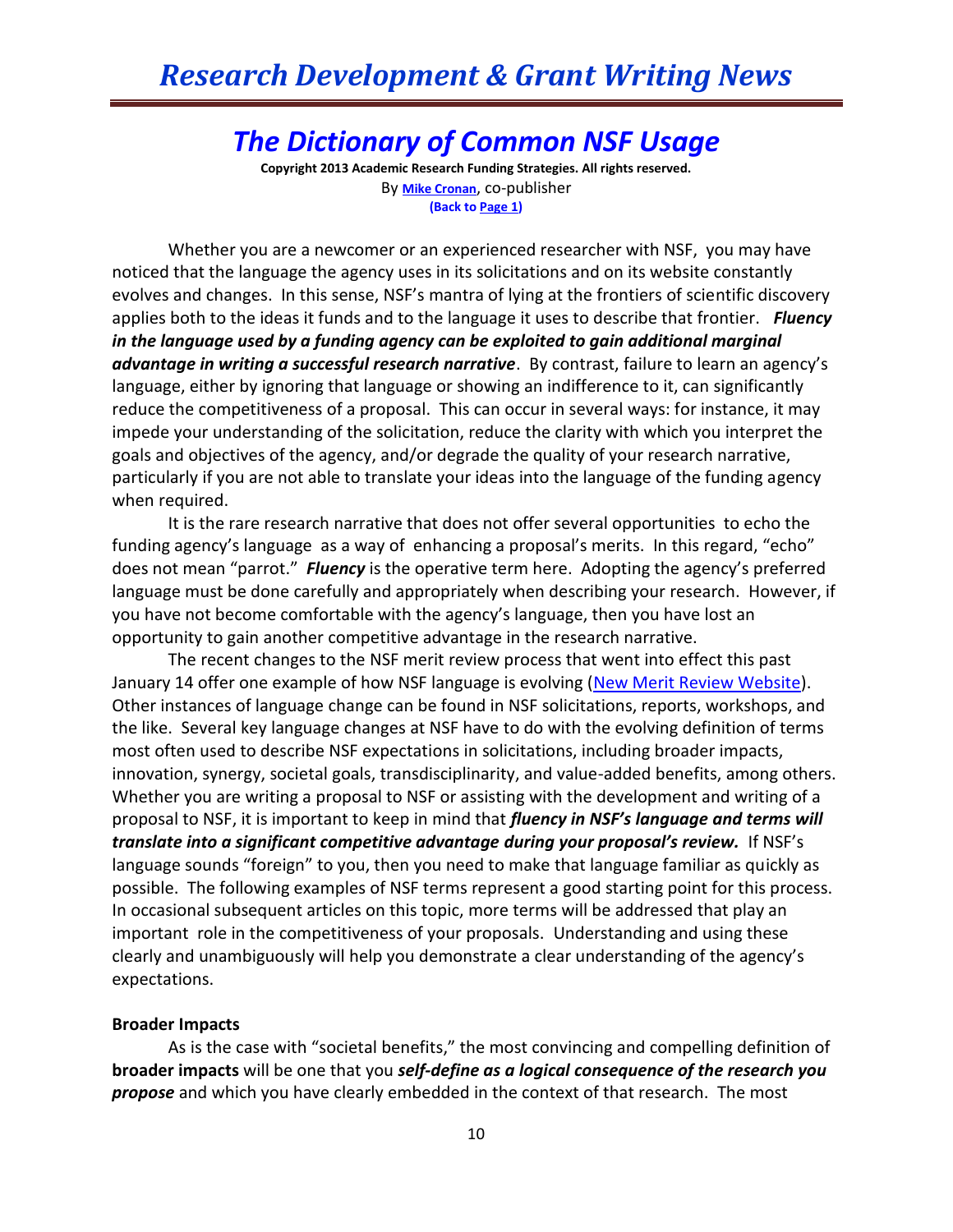effective definition of **broader impacts** will appear to emerge from the research you propose rather than from a repetition of apparently undigested NSF language. In fact, the revised review criteria that became effective January 14 were motivated by many examples of proposers who interpreted NSF examples of **broader impacts** as a mandatory listing of activities required in the project description, *regardless of their relevance to the proposed research*. To avoid making this mistake, self-define **broader impacts** within the context of the proposed research, ensuring that the definition *makes sense within that context*.

Any definition and discussion of **broader impacts** needs to begin with an understanding of how NSF defines **broader impacts** at the more general and more global scale (see below NSF quote), and then quickly contextualize it to the scale of your proposed research in a manner that grows out of what you propose. Too often, proposers waste precious time trying to find a prescriptive definition of **broader impacts** (or societal benefits) published by NSF, or attempt to use a pre-existing or "canned" description and force fit it to their particular proposal (see *Do Not Build Your Proposal Out of Spare Parts*, October 1, 2011). This never works. There is no easy way around the fact that the **broader impacts** narrative section (now mandatory under revised merit review criteria) in your proposal must be well thought out and make sense within the context of the research you propose. So review the NSF general discussion of **broader impacts** below, and then start the harder task of self-defining what broader impacts means within the context of your unique research. And remember, sometimes the outcome of your research itself may represent the most compelling **broader impacts** if you succeed in what you propose.

NSF: *"Broader impacts may be accomplished through the research itself, through the activities that are directly related to specific research projects, or through activities that are supported by, but are complementary to, the project. NSF values the advancement of scientific knowledge and activities that contribute to achievement of societally relevant outcomes. Such outcomes include, but are not limited to: full participation of women, persons with disabilities, and underrepresented minorities in science, technology, engineering, and mathematics (STEM); improved STEM education and educator development at any level; increased public scientific literacy and public engagement with science and technology; improved well-being of individuals in society; development of a diverse, globally competitive STEM workforce; increased partnerships between academia, industry, and others; improved national security; increased economic competitiveness of the United States; and enhanced infrastructure for research and education."* 

#### **Innovation**

NSF's [Strategic Plan for FY 2011 to 2016,](http://www.nsf.gov/news/strategicplan/) *Empowering the Nation*

*through Discovery and Innovation*, focuses on using discovery and **innovation** to benefit large segments of society. The fact that **innovation** appears in the title of this strategic document shows the importance the agency places on this concept. To expand your working definition of what NSF means by **innovation,** familiarize yourself with the NSF Innovation Corps [\(I-Corps\)](http://www.nsf.gov/news/special_reports/i-corps/) program. It focuses on a set of activities and programs that prepare scientists and engineers to extend their focus beyond the laboratory in order to broaden the impact of select, NSF-funded, basic-research projects through **innovation**. While **innovation** is the focus of this program, *it*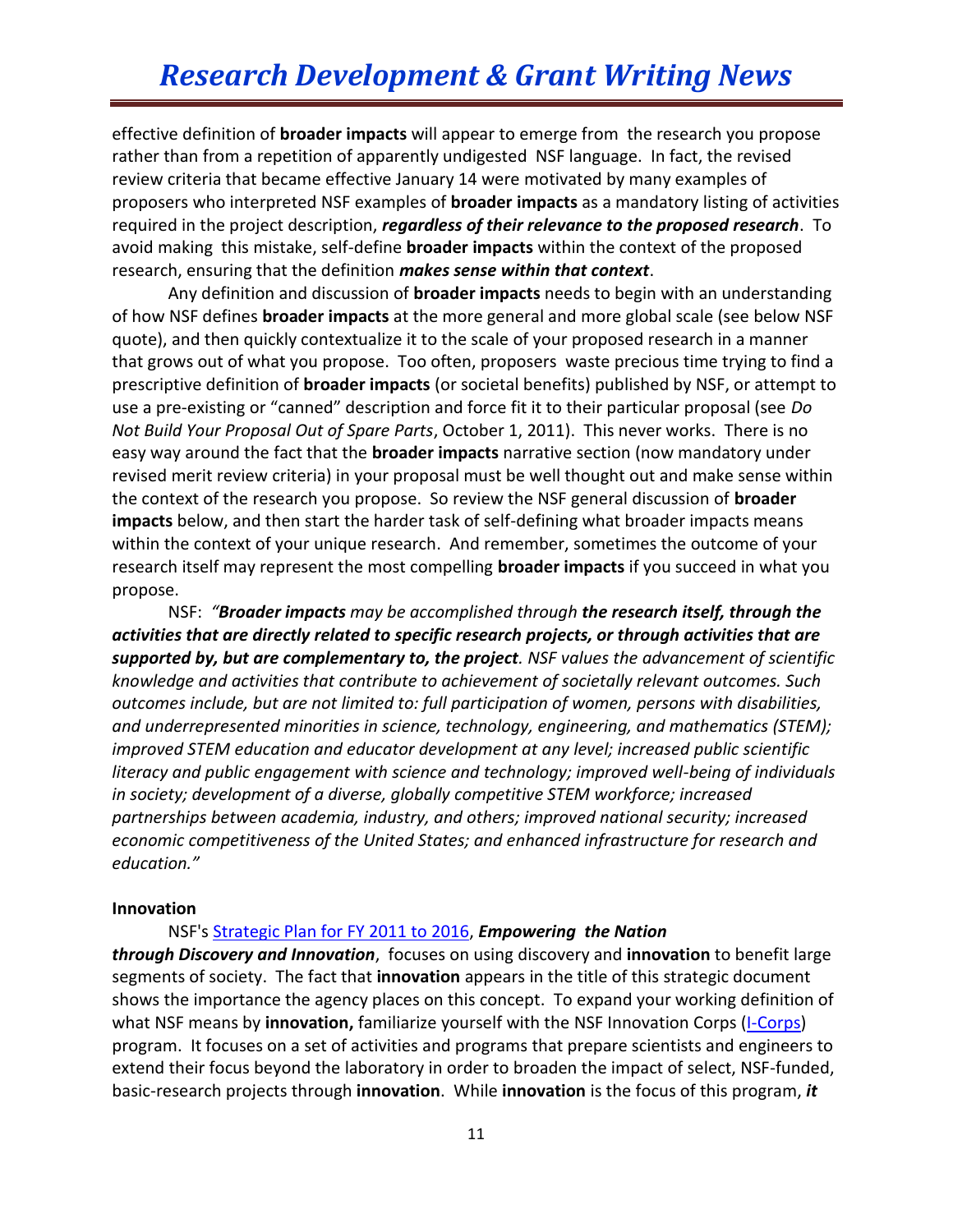*appears often as an important component of many NSF programs, making it essential to develop a definition of its meaning.* NSF defines **innovation** as a way to help translate scientific and engineering discoveries into *useful technologies, products and processes*.

The agency objective in advancing **innovation** is to address the fact that, while knowledge gained from NSF-supported basic research frequently advances a particular field of science or engineering, **some results also show immediate potential for broader applicability and impact in the commercial world**. Such results may be translated into technologies with near-term benefits for the economy and society. I-Corp, for example, combines experience and guidance from established entrepreneurs with a targeted curriculum that teaches grantees to identify valuable product opportunities that can emerge from academic research, and offers entrepreneurship training to student participants. NSF seeks to advance this topic through what it often refers to as "**innovation ecosystems**." The NSF investment in **innovation ecosystems** seeks to build on NSF's investment in fundamental research to offer academic researchers and students an opportunity to learn firsthand about technological innovation and entrepreneurship **to fulfill the promise of their discoveries**.

#### **Societal Goals/Impacts/Benefits/Implications**

NSF now specifically addresse**s societal goals** in the revised review criteria (effective January 14, 2013). The second of three guiding principles NSF recently published as part of the revised guidelines states: "*NSF projects, in the aggregate, should contribute more broadly to achieving societal goals*." Moreover, *the potential for the proposed activity to benefit society or advance desired societal outcomes* is now one element of the five elements (described by NSF as "the things NSF cares about") that NSF reviewers and program officers are to consider under the new guidelines in evaluating how well proposals address both the Intellectual Merit and Broader Impacts criteria. Here again, a good working definition of what NSF means by **societal goals/impacts** is important to developing a competitive proposal.

Like the broader impacts criterion, advancing **societal goals** often presents a challenge for principal investigators to address in the research narrative, and often confuses proposers trying to understand NSF's expectations. This difficulty arises when principal investigators expect NSF to tell them precisely what the agency means by **Societal Goals/ Impacts/ Benefits/ Implications.** But this will never happen. In the end, the definition of **societal goals** and **societal benefits** as addressed in the research narrative needs to be organic to, or a logical extension of, the proposed research. Your specific definition of **societal impacts** needs to be *incubated in the context of your research rather than from a prescriptive definition provided by NSF*. As in the case of broader impacts, NSF provides a generic sense of these terms with the expectation that they will be tightly mapped to the context of your particular proposal. Basically, NSF expects that the research team responding to the **societal benefits** requirements in any solicitation will do so through a process of thoughtful consideration of the implications of the research within the context of its presentation in the project description. Your **societal benefits** discussion should be a logical outgrowth of that within your specific context. *The most convincing and compelling societal benefits statement definition will be the one you self*define in the context of your proposed research. This brings to mind the position in which Nobel physicist I. I. Rabi found himself after the end of WWII when he told his research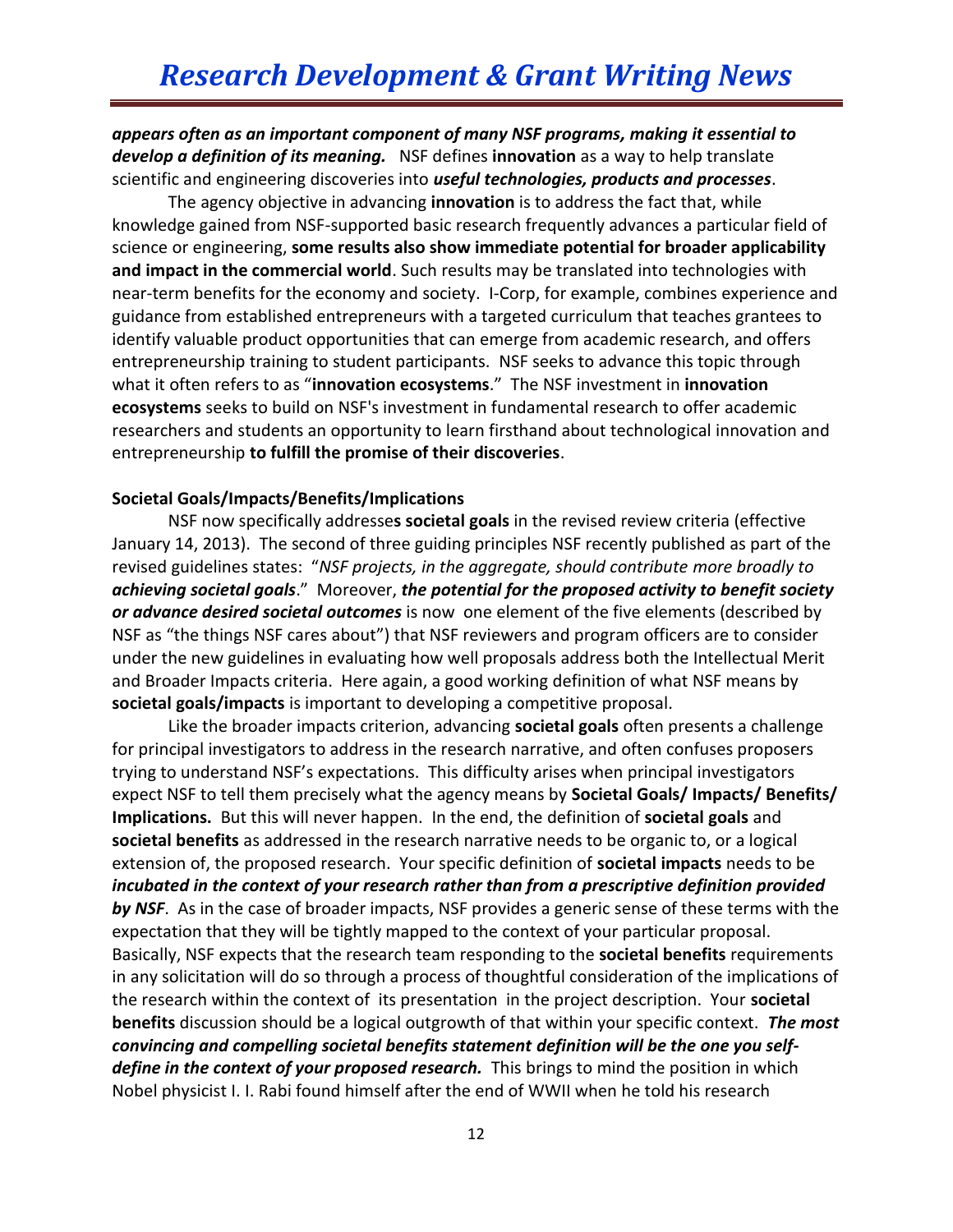colleagues that they were facing deep budget cuts to the laboratory: "*Well, there is no more money available for equipment. Now we are going to have to start to think*." And so it will be for PIs deciding how to define and respond to NSF requirements related to **societal impacts**.

### **Transformative Research**

**Transformative research** has become the mantra of many research agencies. However, it is advisable to recognize an agency-specific component to the definition. "Transformative research" means something different at NIH than it means at NSF, a difference that your research narrative will need to recognize. This article, will focus on the NSF definition of **transformative research** as addressed in the agency's 2007 report, "*[Enhancing Support of](http://www.nsf.gov/nsb/documents/2007/tr_report.pdf)  Transformative Research [at the National Science Foundation.](http://www.nsf.gov/nsb/documents/2007/tr_report.pdf)* In this report, the National Science Board presented its findings and recommendations that NSF should enhance its ability to identify and fund **transformative research**. NSF has consequently adopted the following working definition for **transformative research**:

*"Transformative research involves ideas, discoveries, or tools that radically change our understanding of an important existing scientific or engineering concept or educational practice or leads to the creation of a new paradigm or field of science, engineering, or education. Such research challenges current understanding or provides pathways to new frontiers."*

**Transformative research** results often do not fit within established models or theories and may initially be unexpected or difficult to interpret; their transformative nature and utility might not be recognized until years later. Characteristics of **transformative research** are that it:

- (a) Challenges conventional wisdom,
- (b) Leads to unexpected insights that enable new techniques or methodologies, or
- (c) Redefines the boundaries of science, engineering, or education.

**Transformative research** often results from a novel approach or new methodology. Thus, some (but not all) **transformative research** will be viewed as risky. An interdisciplinary approach to research often produces **transformative research**, but not all interdisciplinary research is transformative and not all **transformative research** is interdisciplinary. Although there is no set formula that produces **transformative research**, everyone seems to agree that "you know it when you see it." Additionally, the Advisory Committee for GPRA (Government Performance and Results Act of 1993) Performance Assessment (AC/GPA) identified awards it considered potentially transformative in the *[Report of the Advisory Committee for GPRA](http://www.nsf.gov/pubs/2009/nsf09068/)  [Performance Assessment, FY2009](http://www.nsf.gov/pubs/2009/nsf09068/)*.

The following are examples of **transformative research**. The letters that follow reference the characteristics listed above:

- The continental drift model—at first controversial and then proved correct 50 years later based on new analytical methods and sampling of the ocean floor. (a)
- The discovery of metallic glasses, at first an obscure theoretical possibility that eventually made possible the operation of today's integrated circuits. (a)
- The idea that polar ice sheets could serve as neutrino detectors, originally tested in Greenland through an NSF SGER award. (a, b)
- The discovery of the widespread exchange of genetic information in the environment, both among microbes and between microbes and higher organisms, which alters